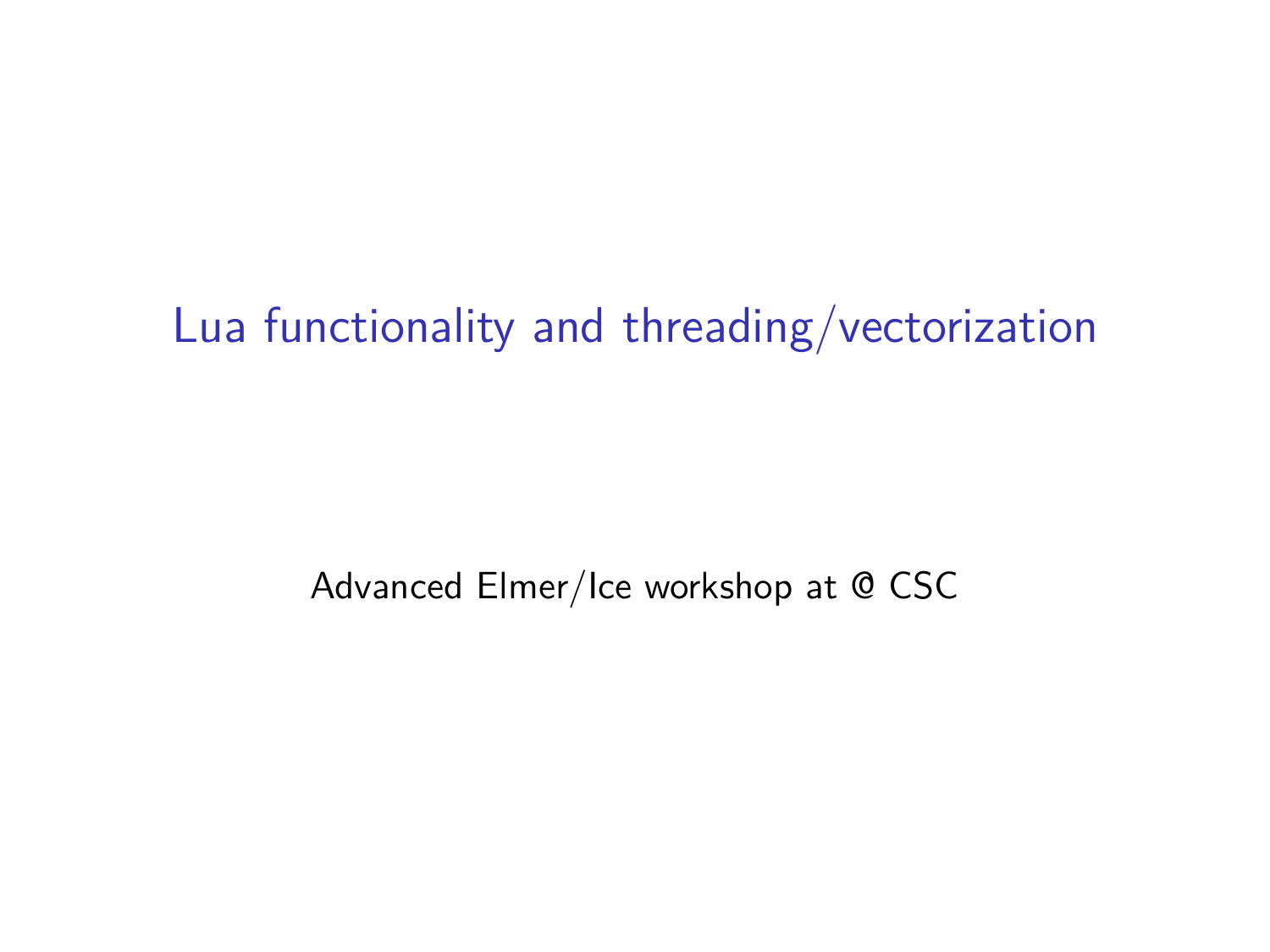#### Lua

- $\blacktriangleright$  How to enable lua?
	- $\triangleright$  cmake variable WITH LUA
	- $\triangleright$  Compiles bundled Lua (5.1.5) under contrib/lua-5.1.5
- $\triangleright$  Use custom lua installation by setting following cmake variables. If 2 and 3 are not set, the FindLua51 script will find something.
	- 1. USE\_SYSTEM\_LUA=TRUE
	- 2. LUA\_LIBRARIES=<lua\_library.a>
	- 3. LUA INCLUDE DIR=<lua include dir>
- $\triangleright$  Works with LuaJIT too!
- $\triangleright$  Walk through testcase Lua:
	- $\triangleright$  Try switching field source lua  $\leftrightarrow$  matc
- $\triangleright$  Walk through testcase KeywordUnitTestLua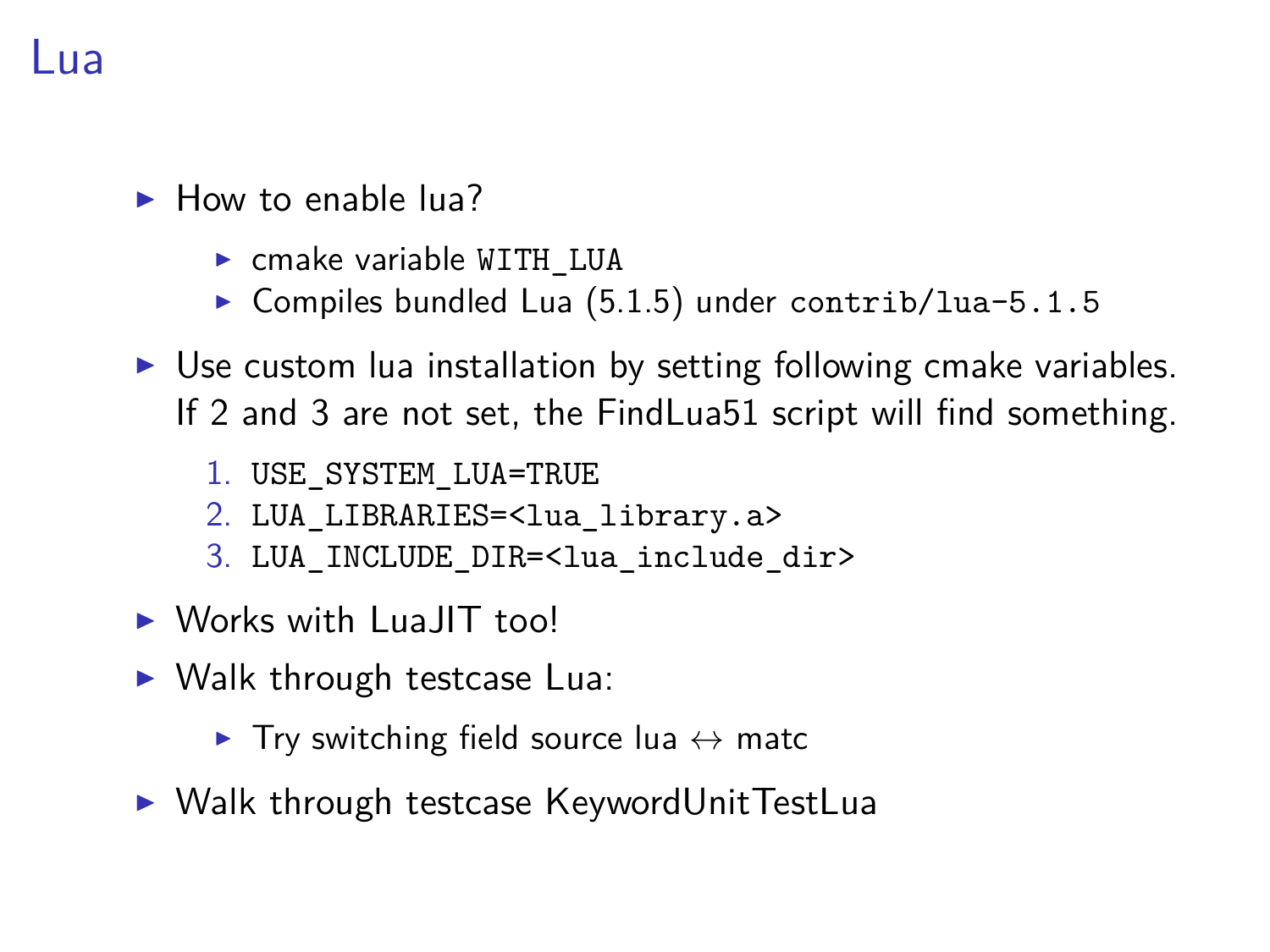### Lua contd

- $\triangleright$  Why not enabled by default?
	- $\triangleright$  Doesn't compile on old compilers (eg. gcc 4.8.5)
	- $\triangleright$  There might still be some bugs which are not visible with tested compilers
- $\blacktriangleright$  Tested on
	- Intel 17.0.4 compiler stack at least
	- gcc 5 (works probably with  $>= 5$ )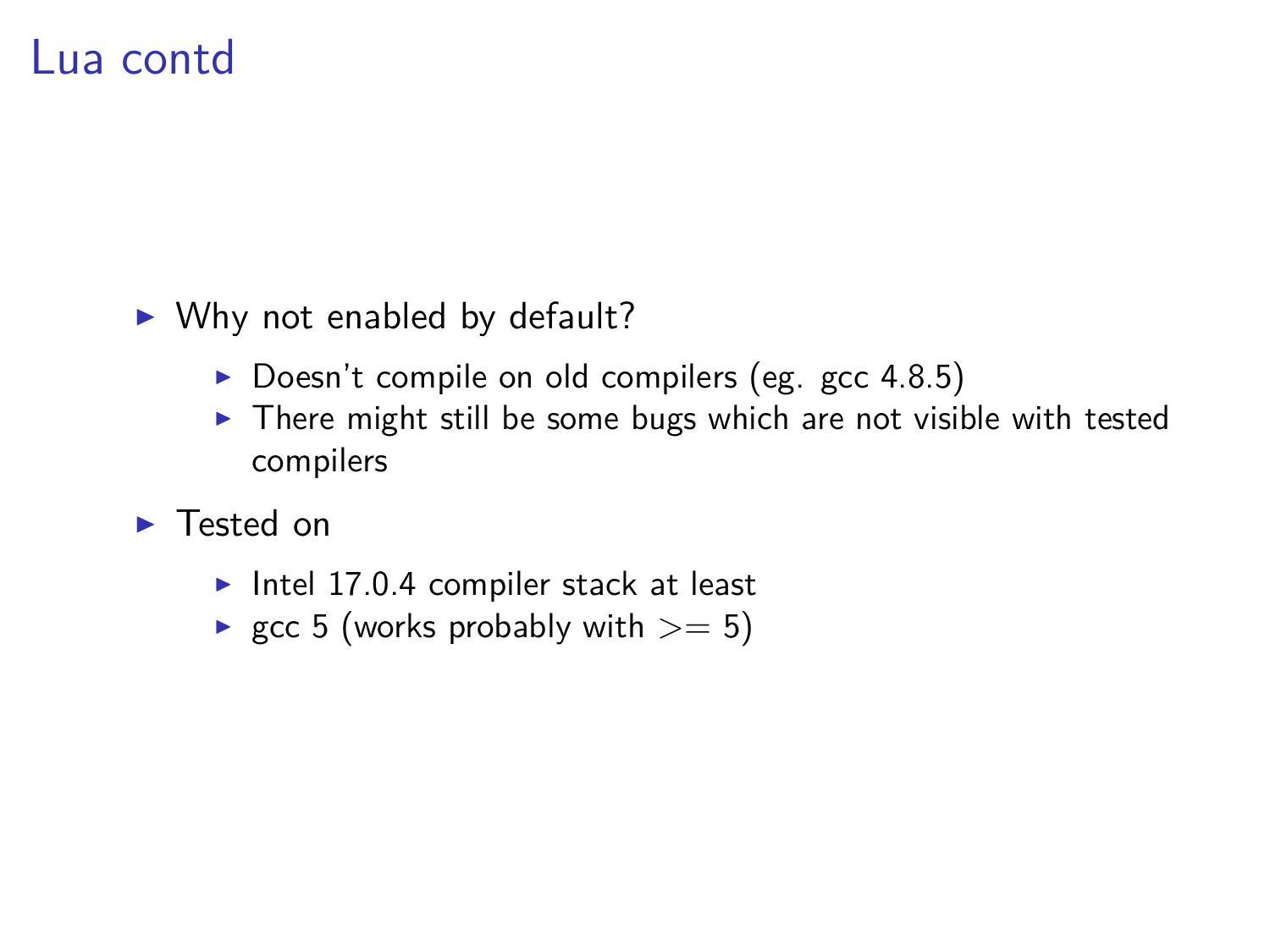# ModelPDEthreaded

- $\blacktriangleright$  Look at talk.pdf
	- $\blacktriangleright$  Threading-coloring picture (page 17)
	- $\triangleright$  Vectorized assembly (page 9-14)
- ▶ Walk through ./ModelPDEthreaded/case.sif (Especially kws related to threading and coloring)
- $\blacktriangleright$  Walk through

./ModelPDEthreaded/ModelPDEThreaded.F90 (next slide)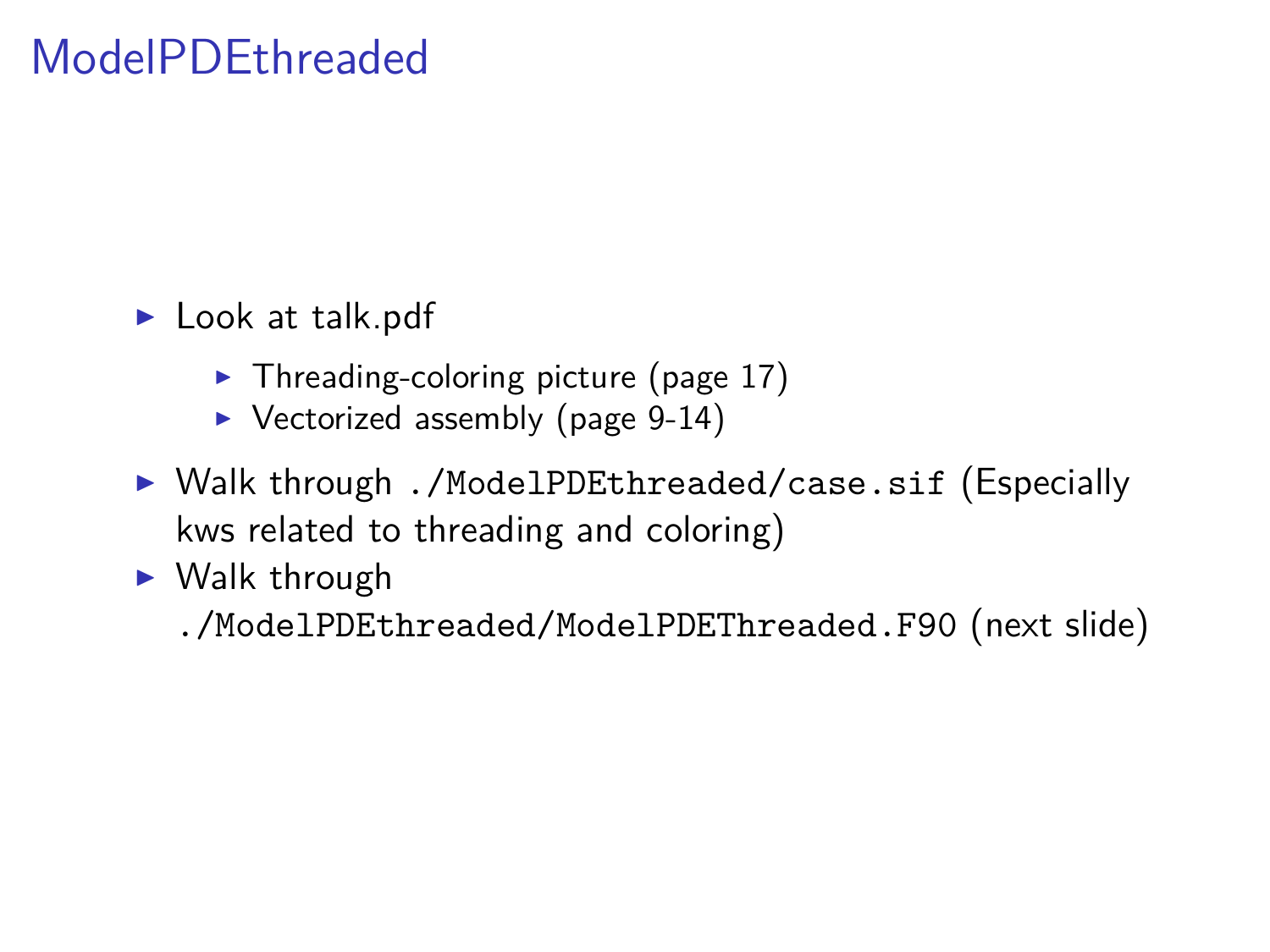### ModelPDEthreaded.F90 (AdvDiffSolver)

 $\triangleright$  Inside AdvDiffSolver subroutine (solver main level):

- Get number of colors  $(45)$
- ▶ Deduce VecAsm parameter to be passed to DefaultUpdateEquations (46)
- $\triangleright$  Create OpenMP parallel region, be careful with shared/private data (50)
- $\blacktriangleright$  Loop over colors (51)
- $\triangleright$  Remember to get number of active elements using single thread. This will change active color too. (59)
- $\triangleright$  There is an implicit barrier at omp end single (60)
- $\blacktriangleright$  Loop over elements, use OpenmP worksharing constructs (here !\$OMP DO), call LocalMatrixVec (63)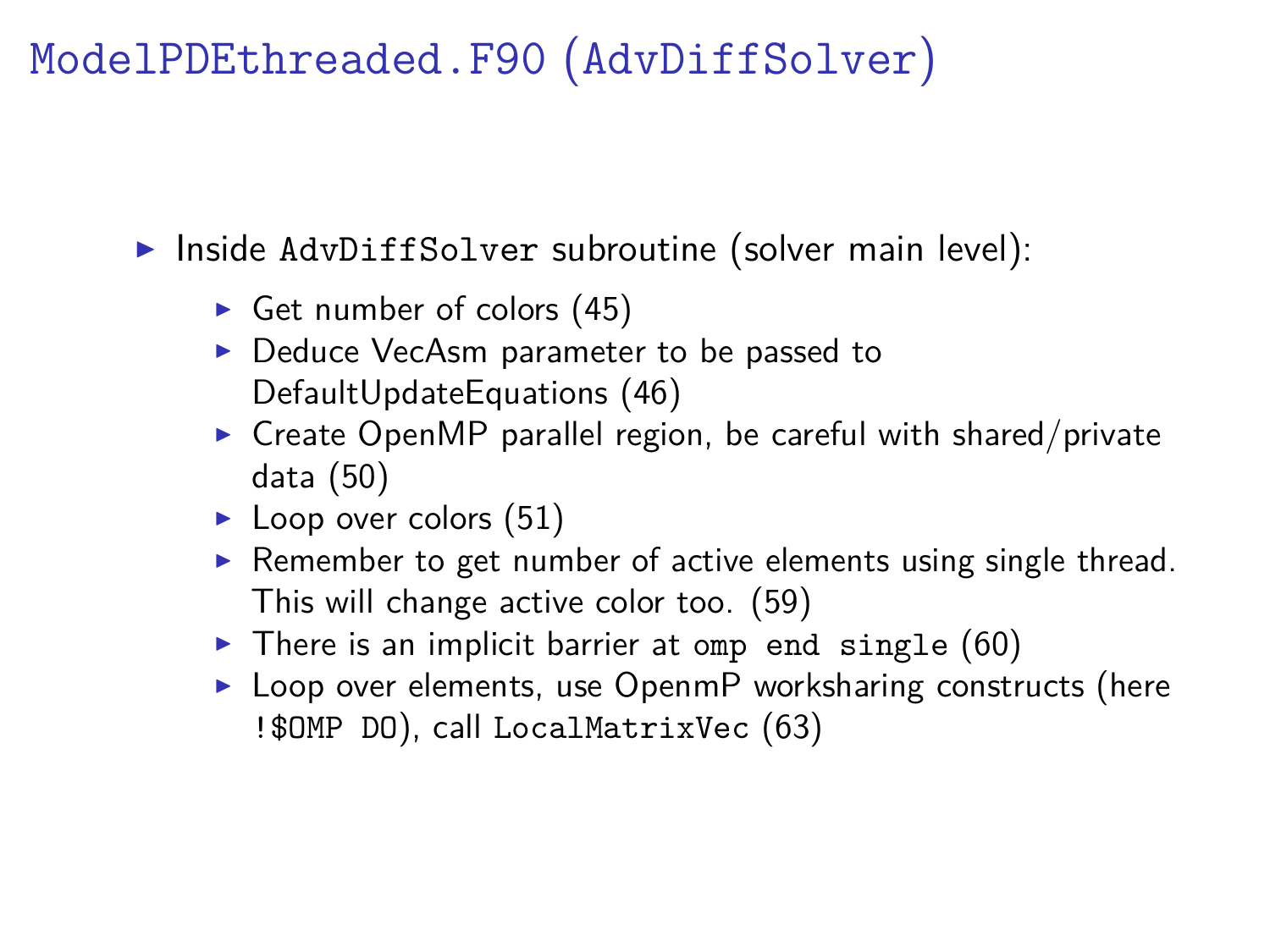ModelPDEthreaded.F90 (LocalMatrixVec)

- $\blacktriangleright$  Inside LocalMatrixVec:
	- $\triangleright$  Remember to declare SAVEd variables to be ! \$0MP THREADPRIVATE (152)
	- ▶ Use GetElementNodesVec instead of GetElementNodes It will set Nodes & xyz field as well (179)
	- $\triangleright$  Collect all material and RHS data to one contiguous and aligned memory area in Coeffs and set up pointers load, diff  $coeff$ , ... for easier access. (182)
	- $\triangleright$  Material/rhs data in integration points is saved in single contiguous and aligned CoeffsInBasis array and pointers are set up for easier access (LoadAtIP, ...). (189)
	- $\triangleright$  Evaluate all basis functions in all integration points using ElementInfoVec instead of ElementInfo (236)
	- $\triangleright$  Project nodal data to integration points (241)

More on next slide